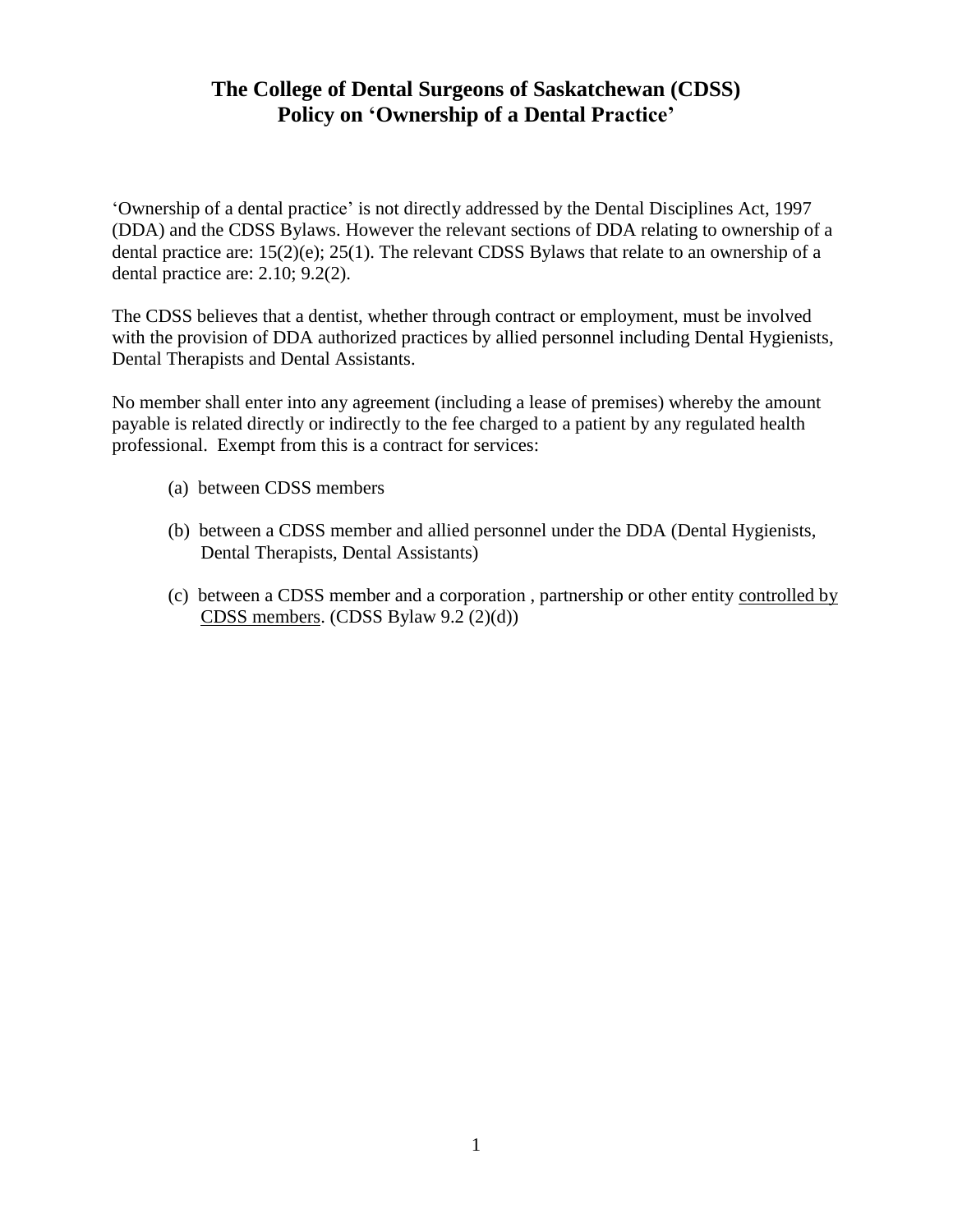# **Appendix I**

#### **Relevant Sections of the Dental Disciplines Act Relating to Ownership of a Dental Practice**

15(2) Subject to this Act, regulatory bylaws may be made by each council for that association's members pursuant to section 14 for the following purposes: (e) setting standards regarding the manner and method of practice of its members, including the supervision or direction of staff;

- **25 (1)** For the purposes of this section, **"employer"** means:
	- **(a)** the Government of Saskatchewan;
	- **(b)** the Government of Canada;
	- **(c)** a regional health authority or an affiliate as defined in *The Regional Health Services* *Act*;
	- **(d)** an association incorporated pursuant to *The Mutual Medical and Hospital Benefit Associations Act*;
	- **(e)** a municipality;
	- **(f)** an Indian band within the meaning of the *Indian Act* (Canada);
	- **(g)** an operator of a personal care home within the meaning of *The Personal Care Homes Act*, a non-profit corporation or a co-operative, that is approved by the minister;
	- **(h)** a board of education, conseil scolaire or the conseil général within the meaning of  *The Education Act, 1995*;
	- **(i)** The University of Regina, the University of Saskatchewan, the Saskatchewan Indian Federated College and the Saskatchewan Institute of Applied Science and Technology.
- **(2)** A dental assistant may only perform the practices that he or she is authorized by subsection 23(4) to perform where he or she is employed by or practices under a contract with:

**(a)** an employer that employs or has established a formal referral or consultation process with a dentist; or

- **(b)** a dentist.
- **(3)** A dental hygienist may only perform the practices that he or she is authorized by subsection 23(5) to perform where he or she is employed by or practises under contract with:

(**a)** an employer that employs or has established a formal referral or consultation process with a dentist; or

**(b)** a dentist.

**(4)** A dental therapist may only perform the practices that he or she is authorized by subsection 23(6) to perform where he or she is employed by or practises under a contract with:

**(a)** an employer that employs or has established a formal referral or consultation process with a dentist; or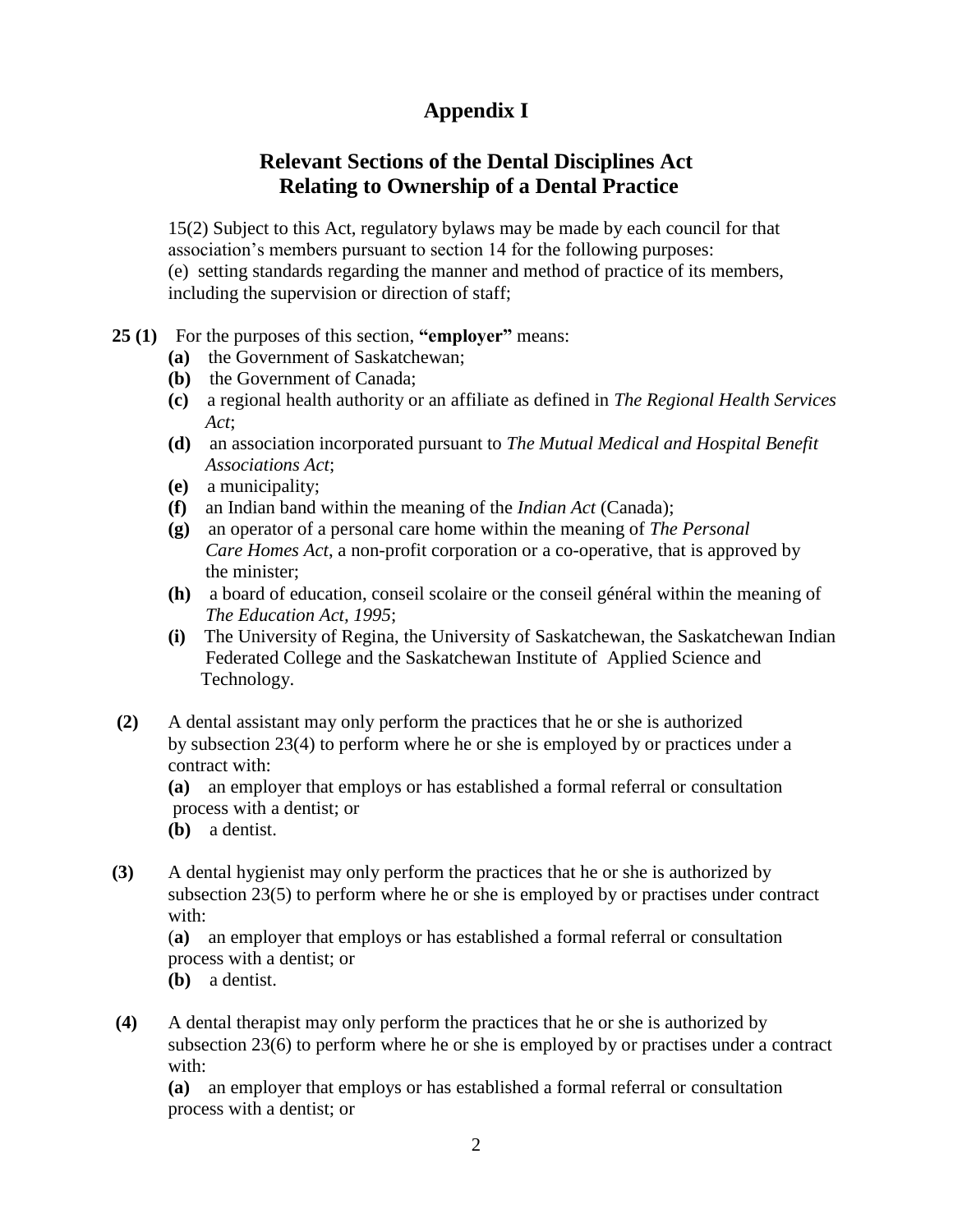**(b)** a dentist.

## **Appendix II**

## **Relevant CDSS Bylaws Relating to Ownership of a Dental Practice**

#### **The CDSS Bylaws that apply:**

**2.10 (1)** Subject to any other provisions in these bylaws, a corporation may be entered on the corporate register as a professional corporation of the College and be issued a permit where:

> **(a)** it meets the criteria set out in the Professional Corporations Act and these bylaws; and

**(b)** it has paid the scheduled fees, completed all required forms attached as Schedule 2, provided proof of any required insurance, and has otherwise been approved by the registrar for registration as a professional corporation of the College.

- **(2)** The name of the corporation shall, in the opinion of the registrar, appropriately depict that the corporation is engaged in the business of providing dental services and shall otherwise be in compliance with the provisions of Part Ten of these bylaws.
- **(3)** There shall be such restrictions on the permit of a professional corporation, as determined and set out by the council.
- **(4)** The registration and permit of a professional corporation is subject to annual as further set out in these bylaws.
- **(5)** The council may revoke a permit of a professional corporation as permitted or required by the Pro*fessional Corporations Act*. Where a permit is revoked, the registrar shall send notice of that fact to the professional corporation and strike its name from the corporate registrar.
- **(6)** A professional corporation shall notify the registrar in writing within 10 days of any of the following changes:
	- **(a)** in its name;
	- **(b)** in the voting rights attached to any classes of its shares;
	- **(c)** in the ownership of the issued shares of the professional corporation or inthe ownership of the issued shares of a corporation holding non-voting shares in the professional corporation;
	- **(d)** in the directors of the professional corporation;
	- **(e)** in the status of a spouse holding non-voting shares in the professional corporation, or holding shares in a corporation holding non-voting shares in the professional corporation, or who is a beneficiary of a trust holding non voting shares in the professional corporation ; or
	- **(f)** in the beneficiaries of a trust holding non-voting shares in the professional